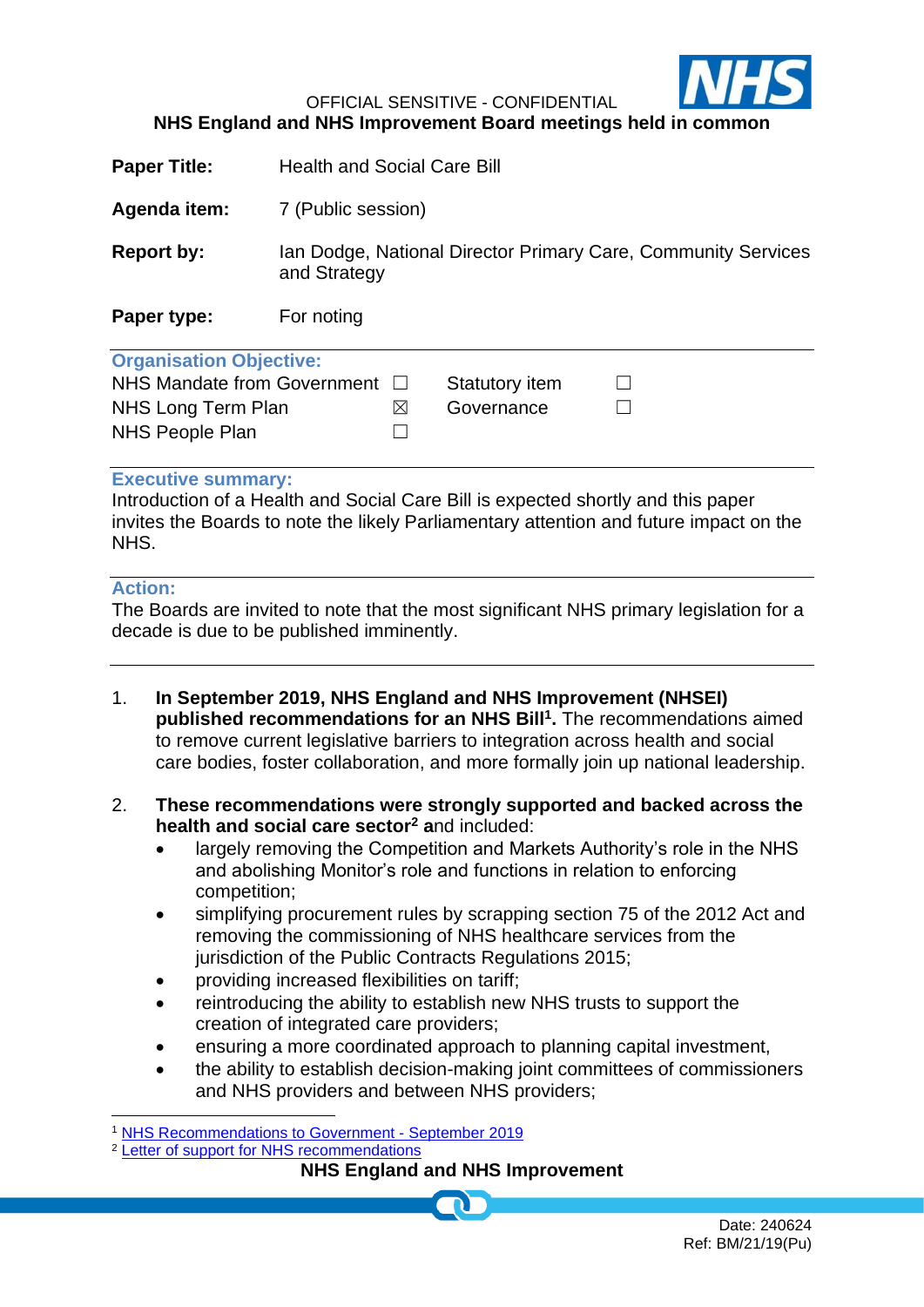- enabling collaborative commissioning between NHS bodies it is currently easier in legislative terms for NHS bodies and local authorities to work together than NHS bodies;
- a new "triple aim" duty for all NHS organisations of 'better health for the whole population, better quality care for all patients and financially sustainable services for the taxpayer; and
- merging NHS England and NHS Improvement formalising the work already done to bring the organisations together.
- 3. One of the key considerations in our initial recommendations was how, and to what extent, ICSs should be put on a statutory footing. Following a further engagement exercise, **NHSEI published additional recommendations to establish Integrated Care Systems as statutory organisations**. The ICS Design Framework<sup>3</sup>, published on 16 June 2021, continues the journey in implementing stronger Integrated Care Systems, (without prejudging Government or Parliament's decisions).
- 4. **The Government White Paper<sup>4</sup> , published on 11 February 2021, accepted these recommendations and set out a small number of additional proposals.**
- 5. **The Health and Social Care Select Committee undertook a short inquiry to understand the implications of the proposals and published their findings<sup>5</sup> in May 2021.** Their recommendations included:
	- Social care: to ensure Integrated Care Systems can operate most effectively that there is also a fully funded plan for social care, recommending that *"a duty is included in the Bill for the Secretary of State to publish a 10-year plan with detailed costings within six months of the Bill receiving Royal Assent."*
	- ICSs: that legislation and associated guidance make clear the roles and responsibilities of Integrated Care Systems (ICS) and how other organisations, such as Foundation Trusts, align or do not duplicate.
	- Workforce: proposing *"Health Education England publish objective, transparent and independent annual reports on workforce shortages and future staffing requirements that cover the next five, ten and twenty years including an assessment of whether sufficient numbers are being trained. We further recommend that such workforce projections cover social care as well as the NHS given the close links between the two systems."*
	- Powers for the Secretary of State: *"we r*ecommend that the *Bill includes provisions that set out in detail, both the range and restrictions that will apply to each of the additional powers proposed including provisions for transparency around ministerial interventions and the operation of the public interest test."*
	- Additional powers on reconfigurations: *"provisions be included in the Bill that set out the criteria under which the Secretary of State may intervene in reconfigurations. We further recommend that a duty be placed on the Secretary of State to lay before Parliament all information and advice in relation to an intervention in a reconfiguration.*"

<sup>&</sup>lt;sup>3</sup> [ICS Design Framework](https://www.england.nhs.uk/wp-content/uploads/2021/06/B0642-ics-design-framework-june-2021.pdf)

<sup>4</sup> [Health and Social Care White Paper -](https://assets.publishing.service.gov.uk/government/uploads/system/uploads/attachment_data/file/960549/integration-and-innovation-working-together-to-improve-health-and-social-care-for-all-print-version.pdf) February 2021

<sup>5</sup> [Health and Social Care Select Committee -](https://committees.parliament.uk/publications/5827/documents/67112/default/) report on White Paper